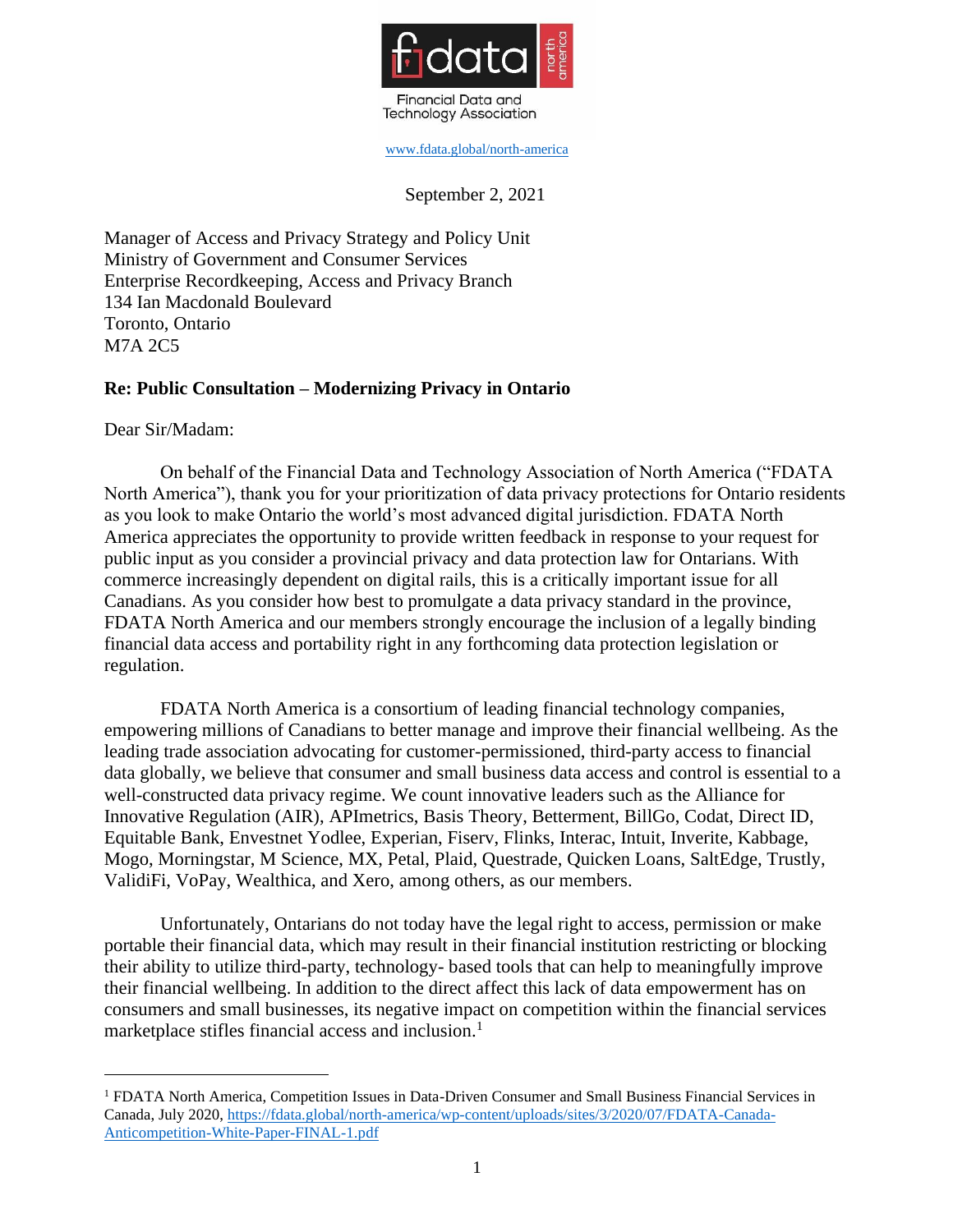

[www.fdata.global/north-america](http://www.fdata.global/north-america)

FDATA North America's perspective on this issue is not theoretical. With a growing list of countries around the world that have provided legally binding data access and portability regimes for their citizens, we draw on the experience of other markets as the basis of our view that agency over one's financial data is a competition imperative. Reports compiled by the United Kingdom's Financial Conduct Authority, for example, have underscored that competition is severely hindered by the difficulties consumers experience in taking advantage of the offers of competitors.<sup>2</sup> Robust competition in data-driven financial services delivers lower costs, better services, and better outcomes for consumers' and small business' financial outcomes.

Any environment in which a consumer or small business can share a component of their data with a party of their choosing must have adequate protections for data privacy and data security. Fortunately, the financial technology ecosystem has provided these critical customer protections for years. Approximately four million Canadians already utilize at least one financial technology application and do so through a customer-centric regime that is entirely reliant on their consent, and which enables them to control, at all times, which providers they allow to access their data, how their data is being used, and when access to their data is revoked.<sup>3</sup>

Existing statutory and regulatory protections provide for important consumer and small business data protections. Ontario's Digital and Data Strategy is a key first step in protecting, supporting, connecting, and equipping consumers and small businesses across the province as they interact in the digital world. Additionally, other provinces – including Alberta, British Columbia, and Quebec – have embraced the ability for consumers to access their own personal information within their privacy laws. At the federal level, additional data rights and protections are being contemplated. Parliament has been actively considering Bill C-11, which seeks to enact the Consumer Privacy Protection Act, which will, once enacted, provide a path to improving organizational transparency and accountability among financial institutions and financial services companies that collect, use, and store consumer's financial data. The Minister of Finance's Advisory Committee on Open Banking released a report in August on customer-directed finance<sup>4</sup> that recommends a regime under which financial institutions must allow their customers to share access to their financial data with the third-party service providers of their choosing and which would require any participating third parties to meet minimum data security, privacy, and governance standards. While a positive development, the report does not have the force of law and, as such, does not, in and of itself, provide for customer financial data empowerment. Ontario, and Canada more broadly, must support the rights of individuals to access and transfer their financial data, through data portability, to keep pace with other international standards that consider this right to be a key feature of a modern privacy regime.

<sup>2</sup> Financial Conduct Authority, Promoting Competition, January 2020 https:/[/www.fca.org/uk/about/promoting](http://www.fca.org/uk/about/promoting-)competition.

 $3$  Department of Finance Canada, Consumer-Directed Finance: The Future of Financial Services, January 2020 https:/[/www.canada.ca/en/department-finance/programs/consultations/2019/open-banking/report.html](http://www.canada.ca/en/department-finance/programs/consultations/2019/open-banking/report.html)

 $4$  Government of Canada, Final Report – Advisory Committee on Open Banking, August 2021, https:/[/www.canada.ca/en/department-finance/programs/consultations/2021/final-report-advisory-committee-open-b](http://www.canada.ca/en/department-finance/programs/consultations/2021/final-report-advisory-committee-open-)anking.html